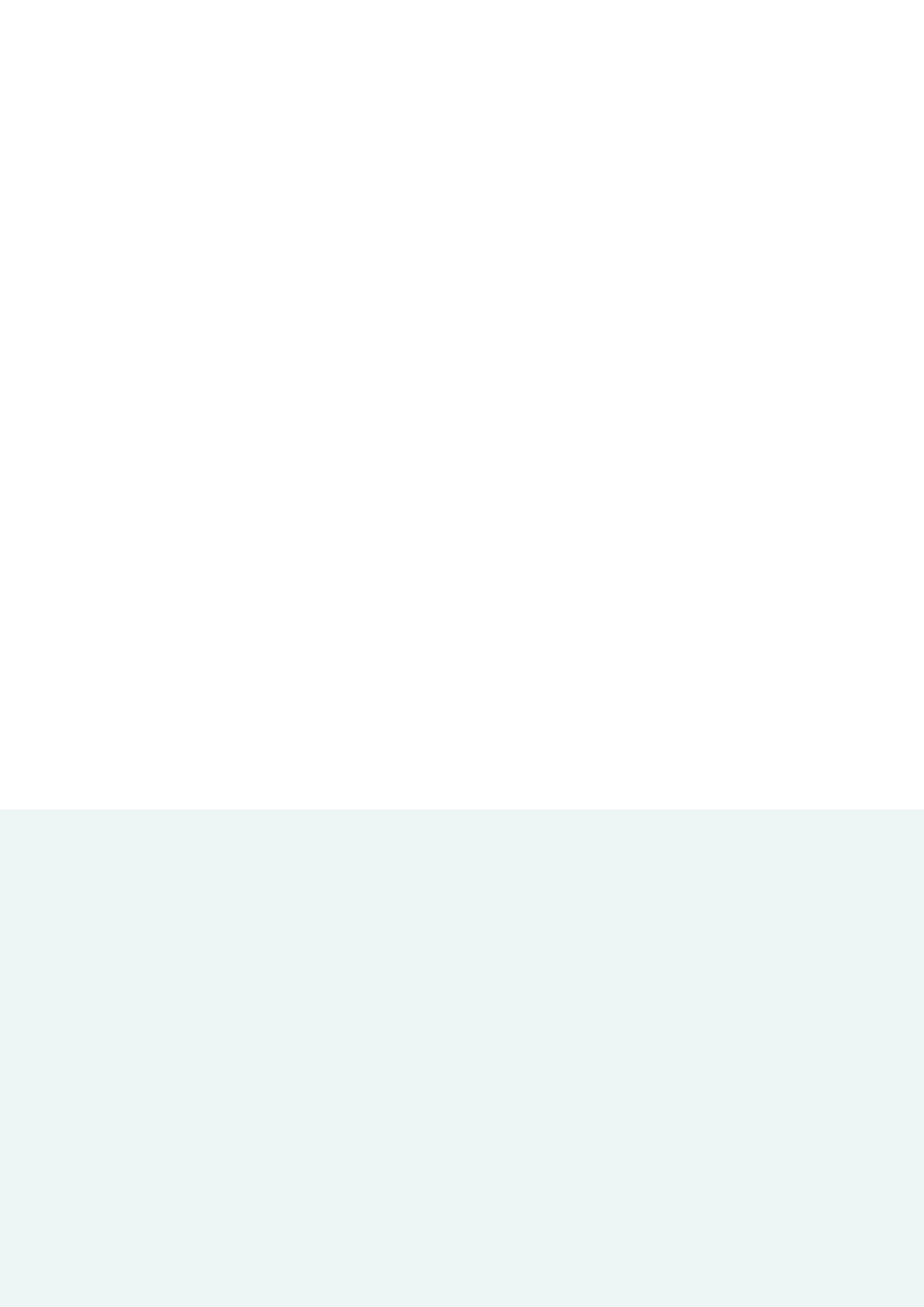## **model B**

## **transition from the unDergraDuate pre-qualifying nursing programme to the founDation Degree**

 *Model B* presents an inverse progression model for those undergraduate pre-qualifying nursing students who do not meet the NMC or higher education institutions standard of achievement for progression at the end of year one of their undergraduate programme. *Model B* is for those students who demonstrate competence in clinical practice but who have failed academic components of the programme, but who are deemed to be suitable to continue a programme of study, but at a lower academic level.15

 *Model B* proposes that such students should be offered the opportunity to transfer directly to year two of a relevant Foundation Degree programme. These students must be clinically credible and demonstrate such circumstances *Model B* would provide an opportunity for students to be retained in the nHs workforce, and, subject to the successful completion of the second year of a Foundation Degree, to enter the workforce as Assistant appropriate professional values/attitudes. In Practitioners.

# **model c**

## **national vocational qualifications (nvq) level 3: transition into pre-qualifying nursing Degree programmes**

 A substantial number of nHs clinical support staff have been supported to achieve nVQs most, recently via the Joint Investment Framework and *Train for Gain* programmes. such employees represent a substantial pool of staff that could be attracted into the nursing profession. However transfer to a full time three-year pre-registration nursing can pose problems for NHS staff with a NVQ level 3:

- Whilst such employees may be clinically competent they may not possess the necessary academic knowledge and skills to study successfully at level 4 and above.
- Such staff may not currently have the self- confidence to progress to a higher academic level of study and/or practice.
- Employees who are currently employed in the NHS may not wish to commit initially to a fulltime course of study, with no inbuilt flexibility to manage their work-life balance.

 employees who have completed nVQ level 3 have no academic credit at level 4 and may have very limited achievement of the NMC

 outcomes to map against the first year of a nursing programme (see *Annex 2*). The Bridging Programme outlined below is designed to enhance existing nVQs and bridge the gap onto the nursing pre-registration degree course, ensuring that employee's attain the necessary practical and academic skills and standards prescribed by the NMC for progression to the Branch year.

The majority, (although not all), of NVQs currently require continuous work based assessment and have no taught elements. Enhancing NVQs to facilitate, through teaching and assignments the development of employee's knowledge, study and essential skills would reduce the length of time spent in a Bridging Programme as well as supporting the effective development of staff within their current roles.

This model can be applied to staff on nursing cadet schemes and traineeships, which lead to nVQ, level 3 qualifications. An appropriate learning infrastructure needs to be established and maintained by local employers to ensure access to, for example, mentors and assessors.

<sup>15</sup> It is recognised that appropriate steps need to continue to be taken to minimise attrition from pre-registration courses. when, however, students do not wish to or cannot continue their studies model B provides an alternative route to progression and helps ensure that these students are not 'lost' to the nHs.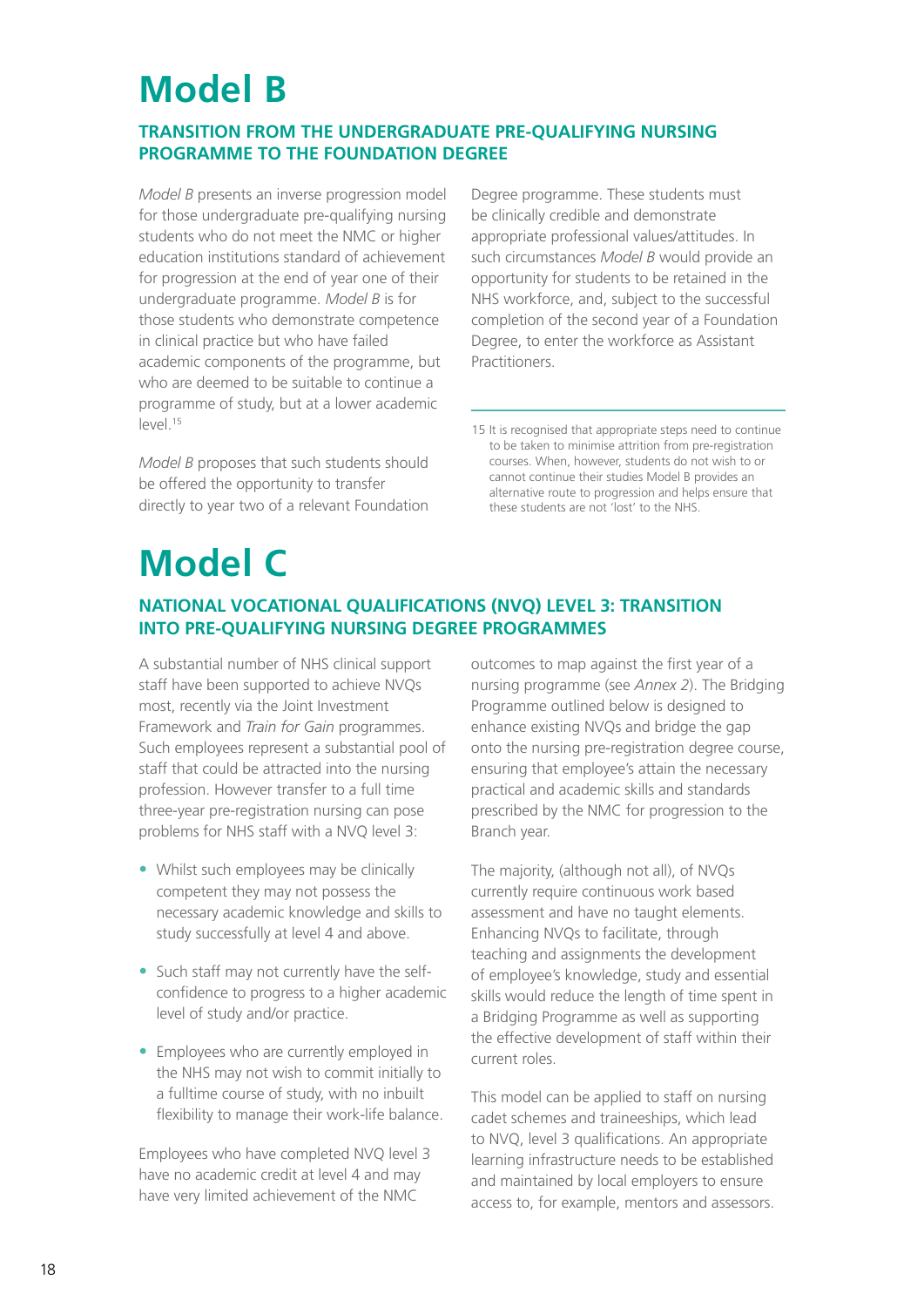## **model D**

## **nhs clinical higher apprenticeships**

*Model D* builds on the existing health and social care Apprenticeship framework to create a new Higher (level 4) Apprenticeship role, as well as providing staff who pursue Apprenticeships within the NHS to progress into nursing degrees.

 Apprentices are employees who combine work experience with structured on the job and classroom based learning and progress within specific career pathways. NHS Apprentices follow an agreed national framework<sup>16</sup>, which, for example, set out qualification requirements. As NHS employees Apprentices have the status of 'trainee' under Annex U  of *Agenda for Change Terms and Conditions Handbook*. Funding for training is available to employers through the learning and skills  council's *Train to Gain* Brokerage network. Young Apprenticeships are aimed at 16-24 year olds, while Adult Apprenticeships are aimed at employees over 25 years of age.

 Full details of the overall framework and more information about Apprenticeships generally can be found in the documents and links highlighted below.

16 see skills for Health for further details: www.skillsforhealth.org.uk . A number of profession specific frameworks have been developed.

#### **health anD social care apprenticeships**

- **1.** �*World Class Apprenticeships: unlocking*  talent, building skills for all (DIUS, 2008).
- **2.** �*A Guide to Apprenticeships in Health and Social Care* (skills for Health, **www.skillsforhealth.org.uk**)
- **3.** �*The Health and Social Care Apprenticeship Frameworks* (skills for Health and Aim Higher, 2009)
- **4.** Learning and Skills Council (**www.lsc.gov.uk**)
- **5.** �*National Apprenticeship Service*  (**www.apprenticeships.org.uk**)

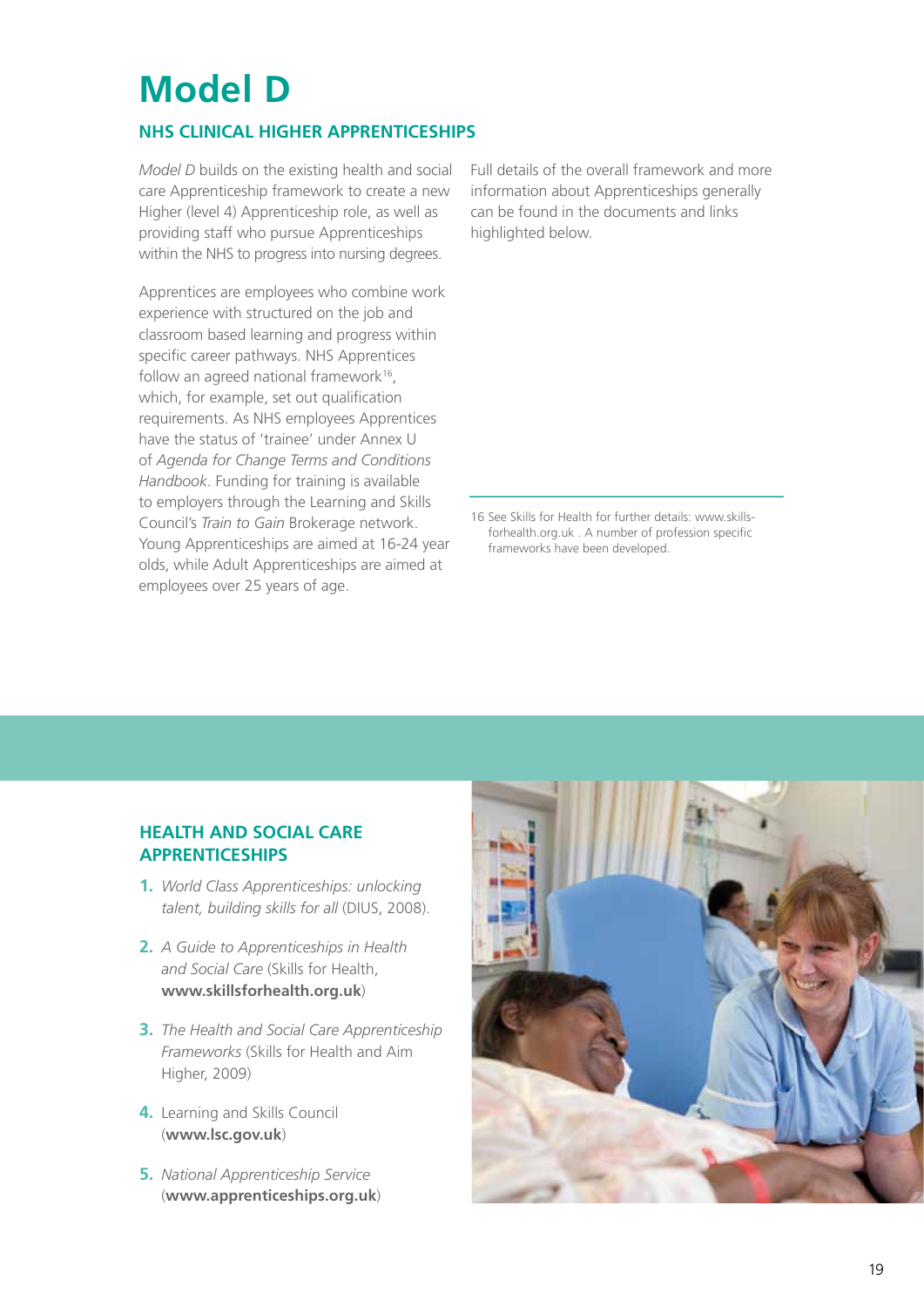two levels of Apprenticeships are common in the nHs – level 2 and level 3 (see *Table 1* below). *Model D* allows Apprentices to progress beyond level 3 to level 4 and into pre-registration programmes if they have the necessary skills, knowledge and attributes. This approach is likely to be attractive to a significant number of potential nursing employees and will provide them with:

- Hands-on practical experience.
- **•** Insights into healthcare professions.
- Opportunities to expand their skills.
- **•** Experience of professional values and performance standards.
- Recognised and transferable qualifications.
- **•** �Access into healthcare registered grades through non-traditional routes.

#### **nhs clinical higher apprenticeships**

The box below highlights key features of the emerging health and social care Apprenticeship framework. These include that Apprenticeships need to be discreet roles with clear progression routes and entry requirements supported by a minimum number of *Guided Learning Hours*. learning must comprises a mixture of practice and theory within the context of an appropriate learning infrastructure. The remainder of this section will describe how the model might work in practice at level 4 (Higher Apprenticeship) and facilitate potential progression in nursing pre-registration graduate programmes.

# Table 1

## **summary nhs apprenticeship frameWork**

| <b>Level</b>                                                                                                                                        | <b>NQF Entry Level &amp;</b><br><b>Qualification</b>            | <b>Completion</b><br><b>Qualifications</b> |
|-----------------------------------------------------------------------------------------------------------------------------------------------------|-----------------------------------------------------------------|--------------------------------------------|
| Pre-entry and entry to employment<br>(includes 16-18 Apprenticeships,<br>14-16 Young Apprenticeships, 14-19<br>Diplomas in Health and Social Care). | 1: Entry to employment                                          | (Progress to Apprentice)                   |
| Apprentice                                                                                                                                          | 2: Five GCSE A*-G<br>including English and<br>maths at level 1  | NVQ level 2 or<br>equivalent               |
| <b>Advance Apprentice</b>                                                                                                                           | 3: Five GCSE, A*-C<br>including English and<br>maths at level 2 | NVQ 3 and/or equivalent                    |
| <b>Higher Apprenticeship</b>                                                                                                                        | 4/5: Foundation Degree,<br><b>Bridging Programme</b>            | <b>Foundation Degree</b>                   |
| Pre-registration Degree (Branch)                                                                                                                    | 6                                                               | Degree                                     |
| Band 5 employment                                                                                                                                   |                                                                 |                                            |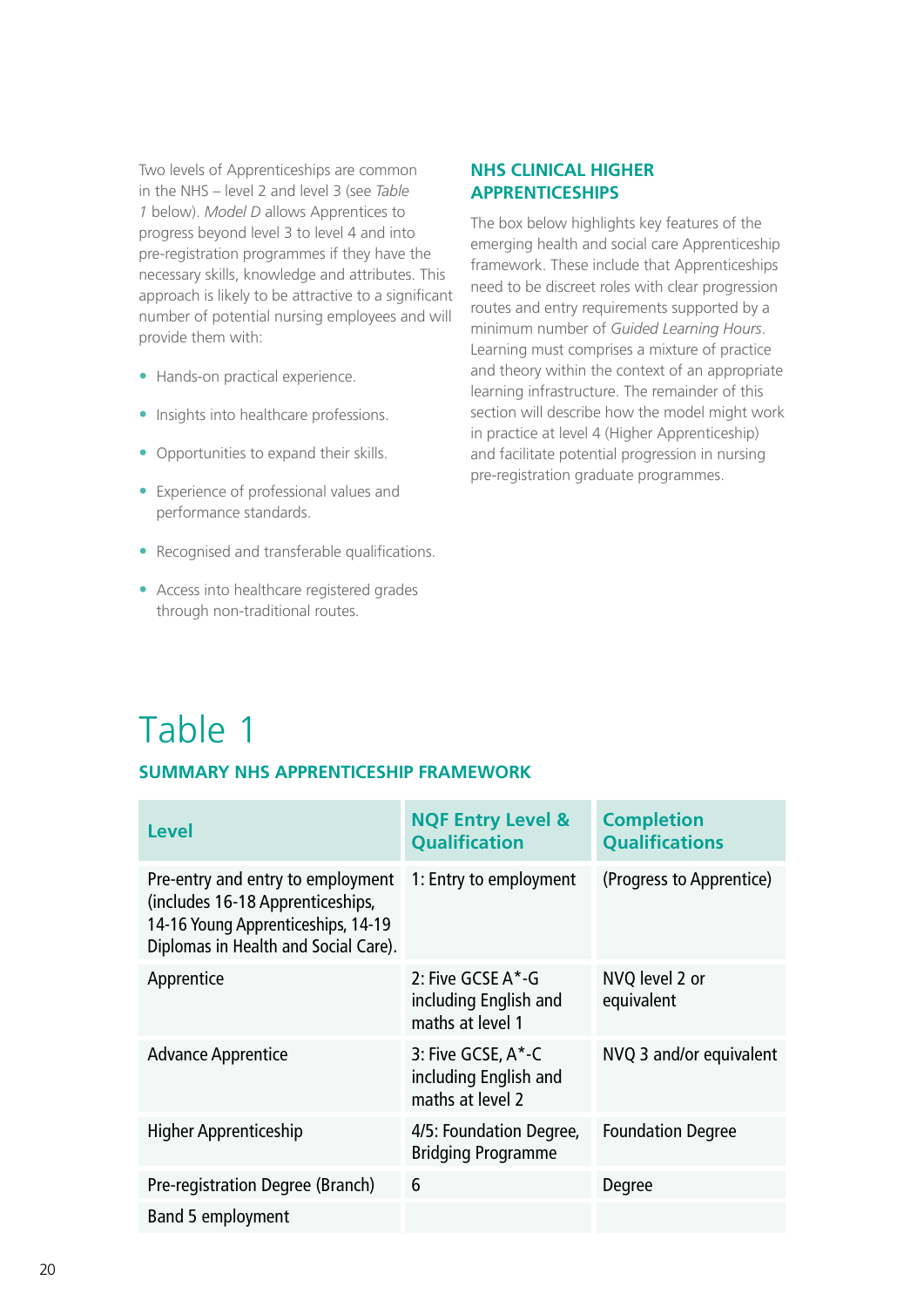## Features of Adult Apprenticeship schemes

- **•** �Apprenticeships will incorporate and complement existing qualification and progression routes and build on existing good practice, such as cadet schemes and nVQs.
- **•** �Apprenticeship posts can be established at level 2 (Apprentice), 3 (Advanced Apprentice) and 4 (Higher Apprentice).
- **•** �Apprentices are both 'learners' and 'workers'.
- NHS Adult Apprentices have clearly defined posts graded at the appropriate level taking account of entry and outcome requirements.
- **•** �Apprenticeship roles at each level have minimum entry requirements.
- functional skills (ksF linked), applied skills, learning skills, attributes and values, are outcomes focused and meet National **•** �Apprenticeship programmes include

 Apprenticeship standards and relevant qualifications (such as NVQs and BTECs).

- The apprenticeship model includes a commitment to a minimum number of Guided Hours Learning.
- **•** �clear descriptions of career progression are built into learning.
- The instruction and/or practical experience an apprentice must receive and the Personal Learning and Thinking Skills (PLTS) that they must demonstrate in order to meet outcome standards. six skills must be achieved in: independent enquiry, creative thinking, reflective learning, team working, self-management, and effective participation.
- **•** �Apprenticeship programmes include clinical practice experience (including customer service, simulated learning and team working) and theoretical learning.

 A benefit of the apprenticeship model is the ability to include additional employer specific units. These can be deployed to better facilitate progression directly into the second year of a nursing programme. *Model C*, cited earlier, suggests that the learning 'gap' between nVQ level 3 and the required entry standard to the nursing programme at academic levels (4/5) can be met by the creation of two additional modules of study.

 knowledge based learning is a compulsory element of the apprenticeship model. This is currently achieved via the completion of a  *Technical Certificate in Health & Social Care*  at Level 3. The content of this knowledge based element of the Apprenticeship programme could also be adapted to include specific competencies/knowledge to better support health care roles at level 4 including essential skills.

 Under *Model D* it will be possible to include the learning requirements outlined in *Model C* 

 within the two-year apprenticeship programme. The learning required could be provided as part of Additional Employer Units and Personal Learning and Thinking Skills (PLTS). These would need to be taught across the two years and assessed separately. A range of awarding bodies could accredit PLTS Units, including the Open College Network.

 Alternatively, additional learning could be delivered as the second year of the Higher Apprenticeship programme, but with the content being derived from the first year of a Foundation Degree (or similar) programme. The content would be designed to cover all the learning outcomes prescribed by the NMC for progression to year two of the nursing degree course, as described in model A.

This core element of the apprenticeship model can be used for health & safety and induction purposes. It can also be used for:

• Equal opportunities legislation training;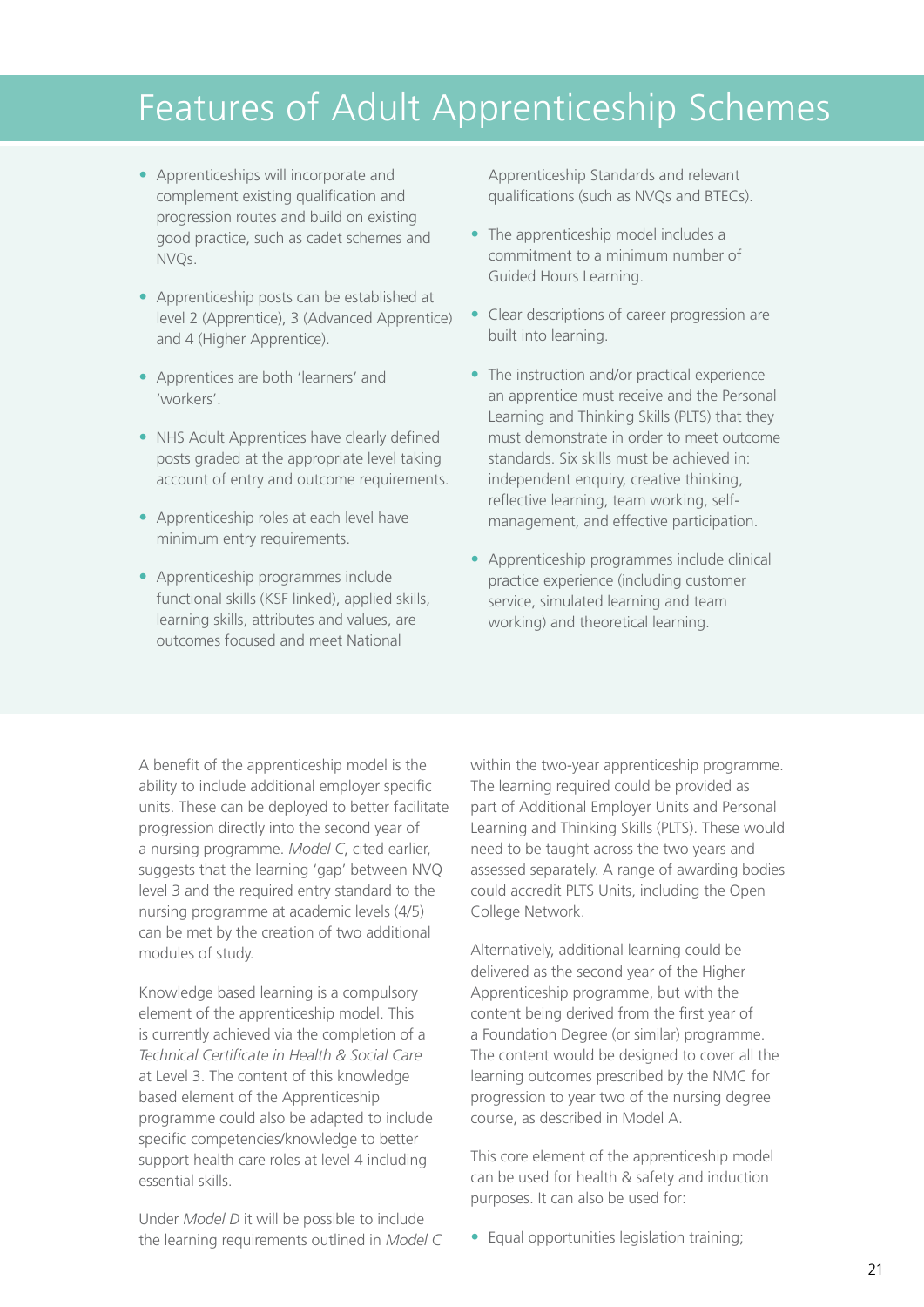- Introduction to the organisation, workforce disciplines, culture and representative structures of the health care sector;
- The impact of public law and policies in the health sector.

 such learning could be used to meet some of the NMC competencies specified for the successful completion of the second and third years of undergraduate programmes.

#### **progression**

 Progression is a central and explicit tenet of the Apprenticeship model. *Model D* brings units with higher-level academic study into the lower level apprenticeship programme. For example, it proposes that the Advanced Apprenticeship at level 3 contains some units of study at academic level 4 in order to prepare students for direct entry to the nursing branch programme. The same method should be applied at all apprenticeships levels. If this were the case then some exemption of accredited prior (certificated) learning (APel) would be useful to avoid duplication of learning when students progress to the first year of the higher apprenticeship framework. This modelling requires more detailed work.

This framework assumes that the learning needs identified in *Model C* above, which are considered to be necessary for learners to accomplish the transition from NVQ 3 into the nursing branch programme, remain substantially the same learning needs to be met by the Advanced Apprenticeship programme.

Not all NHS support staff will want to progress into pre-registration health care programmes. Many will be content to develop into an extended role, or higher Band 4 role, such as that of the Assistant/Associate practitioner, with perhaps the apprenticeship route providing a quality assured method of achieving that ambition. For others, the desire to progress further into pre registration health care programmes may increase incrementally, as students gain in confidence and knowledge. Apprenticeships therefore need to lead both to higher or extended career posts as an incentive for learning, as well as becoming a preferred widening participation route for progression into pre-qualifying programmes.

 A Higher Apprenticeship programme studied at level 4/5 could underpin the band 4 role. A Foundation Degree could provide the theoretical knowledge required by the Higher Apprenticeship Framework. *More work needs to be undertaken to assess the feasibility of such a model, including whether it would be feasible to 'top up' the higher apprenticeship to a full (nursing) degree with either work based study or University based study, under a variant of the nurse secondment scheme* 

 For those Apprentices that do progress through the career structure it is anticipated that they would spend a **minimum** two years at the Apprentice, Advanced and Higher Apprentice levels, though some exceptional candidates may be able to complete the framework in less time.

## **apprenticeships in health care Delivering higher**

 Any increase in Apprenticeships in the nHs needs to be accompanied by growth in the quality and quantity of learning provision and assessment available. Part of the solution in the health sector could be for health care organisations, with in-house nVQ Assessment centres, to explore extending their remit to who are currently able to support NVQ assessment should relatively easily be able to provide the necessary infrastructure to deliver quality apprenticeships<sup>17</sup>. Potentially, the funding available could flow direct to these organisations, which can then use the funds to provide a mixture of externally provided and in house provision, according to local need and on behalf of a health economy collaborating to mutual advantage. This approach has the potential to drive up the quality of deliver apprenticeship frameworks. Employers organisational learning.

 expanding Apprenticeships will need to form part of overall workforce planning to ensure that the necessary posts are in place to deliver the programme. Growth can be achieved, at least partly, through converting appropriate existing posts into Apprenticeships and also considering the Apprenticeship model as the learning solution when developing new roles.

<sup>17</sup> the apprenticeship model can incorporate, utilise and develop existing educational frameworks to facilitate progression such as the west midlands Foundation Degree Scheme Framework.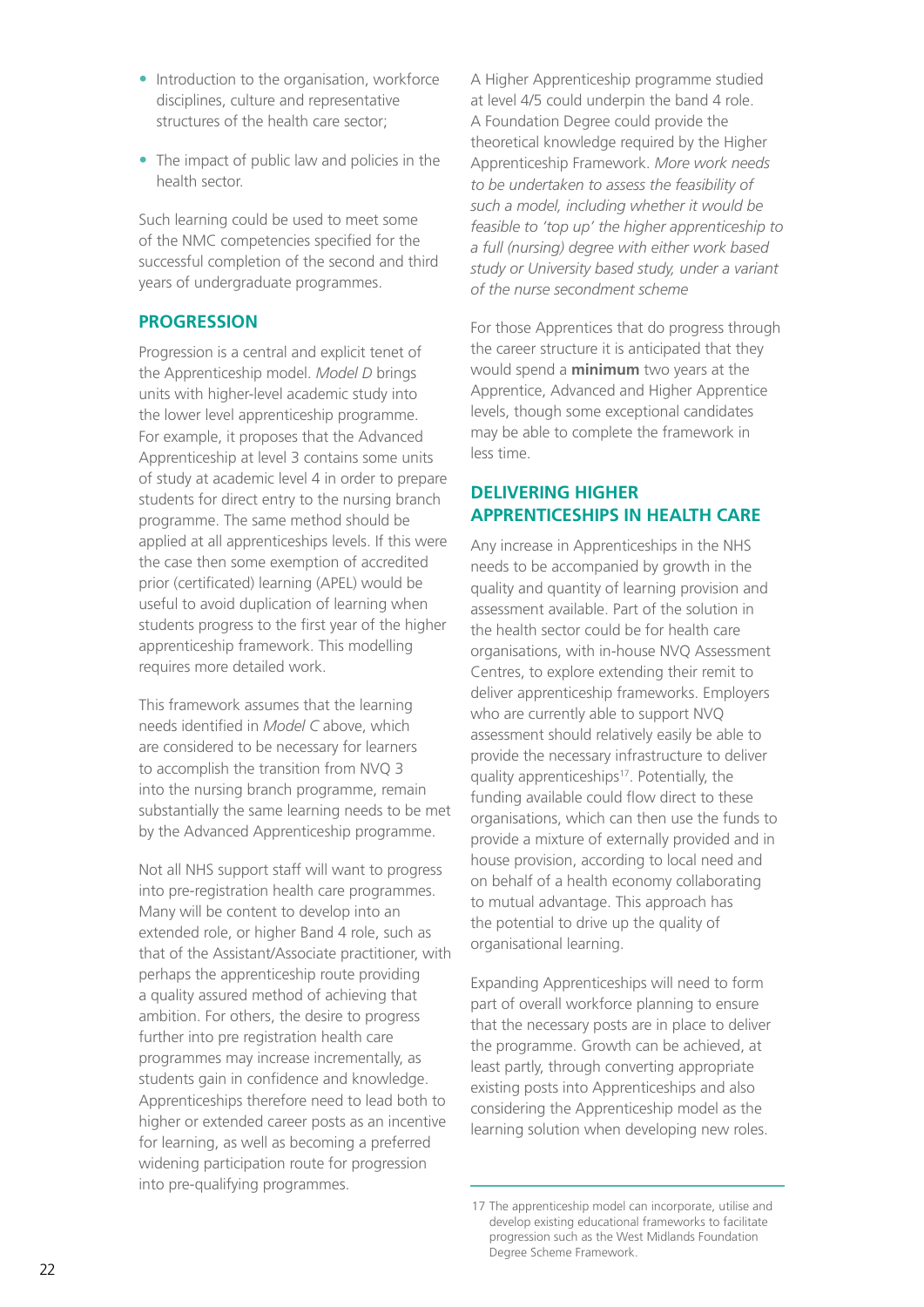

## **employment moDels**

## **Developing nhs staff**

 nHs staff will predominantly be employed and paid using the Afc job evaluation system, with a variety of arrangements for delivering the education and training. Under certain circumstances, however, employees will be employed as trainees, and their pay arrangements are covered by Annex U of the AfC agreement. Depending on the nature of their training, this may mean that for the period of their training they receive a percentage of the pay for qualified staff.

## **seconDments into higher eDucation**

 HcAs on secondment currently comprise 18-20 per cent of new entrants into nursing degrees. employees who pursue the secondment pathway have a substantially lower attrition rate and higher completion rate than other nursing student groups.<sup>18</sup> Following entry into nursing student groups.<sup>18</sup> Following entry into 18 UNISON (2008). A course out of crisis: a study of the nursing profession ex-secondees have a attrition and the changing nature of the nursing and high commitment to NHS employment and midwifery workforce.

 particularly retain employment with their current employer. These benefits provide a strong economic argument for retaining employed routes into and through nursing degrees.

 currently nHs support staff seconded to undertake pre-registration nursing programmes are committed to undertake a minimum threeyear fulltime programme. These secondees, in the main, exit their programmes with a *Dip HE* qualification Any change to introduce a graduate exit nursing profession might well create barriers for such staff. As a result the seconded route should be retained for those staff who wish to pursue this course and be adjusted to provide options for those HcA's who wish to progress to become graduate nurses. Progression may be achieved by seconding interested and motivated support staff to follow one of the bridging programmes detailed in *Models A* and *C*.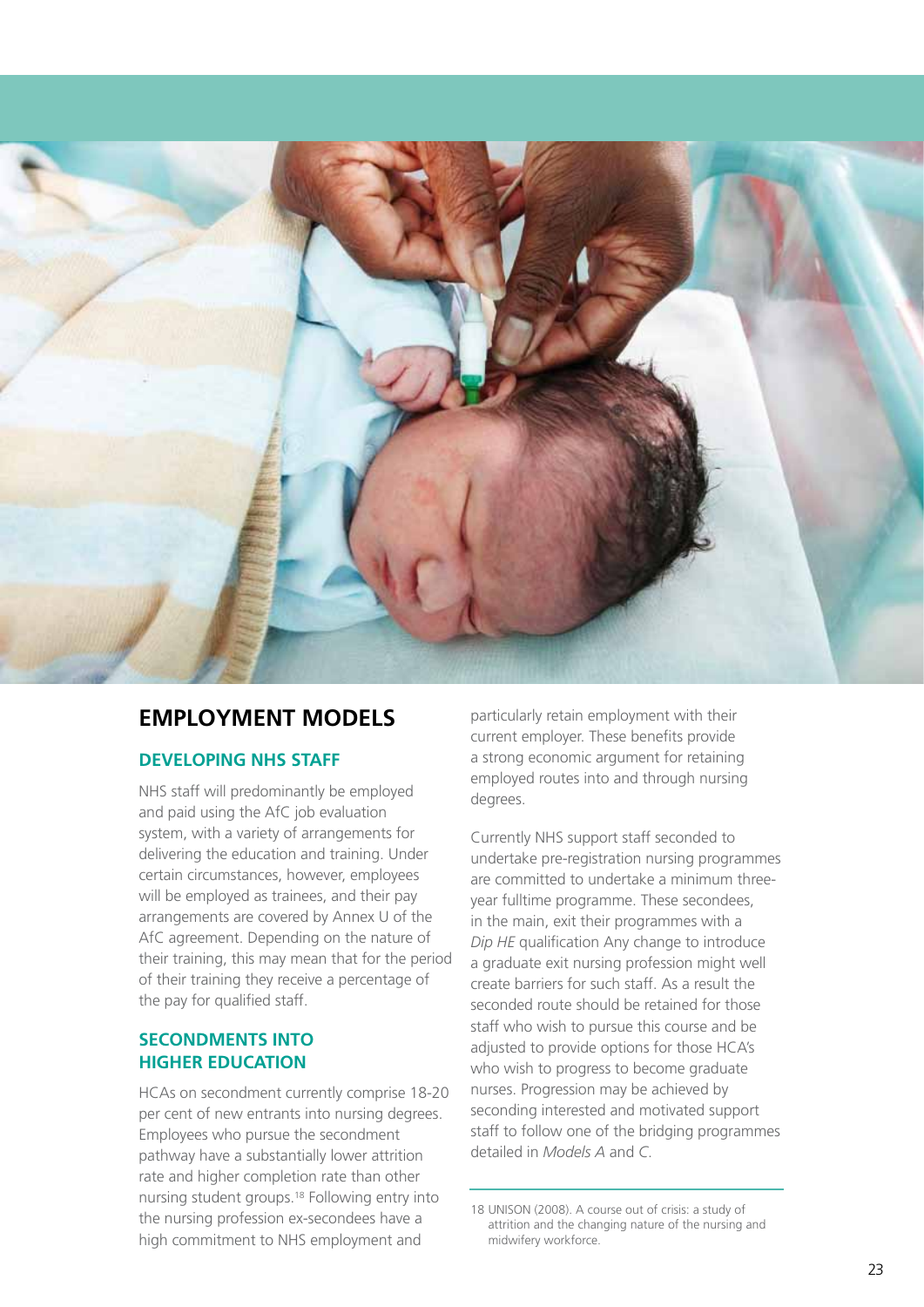sandra's trust has created a series of clearly defined MSW apprenticeship posts. Sandra is keen to develop her role and would like to become a qualified midwife. she applies for and takes up an Apprentice role receiving the necessary guided learning Hours and studying for a NVQ level 2 including communication and functional skills (level 2/3) and ICT (level 2). The training allows her, for example, to electronically store information and to communicate information to women on healthy diets. she is also taught personal learning and thinking skills such as creative thinking and reflective learning. she is also provided with practical experience and support. After two years she successfully completes the Apprentice role and progresses to the Advanced level where alongside appropriate functional skills, competencies and technical skills she is also

 taught occupation specific competencies such as knowledge of Venepuncture procedures. The employment rights element of the learning includes study of public law and health policies. Ethics and patient dignity issues remain part of the learning. sandra completes after two years and moves to a Higher Apprenticeship role. After completing the Foundation Degree sandra applies for an undergraduate course in midwifery.

 At each level units would be built into to the learning programme at a higher level to allow progression. msw Apprentices would carry a 'passport'/portfolio recording their development from Apprentice through to Higher Apprentice. An appropriate learning infrastructure would be created to support the Apprentices including mentoring and supervised practice.

## Bridging Programme

## **moDule 1 – 30 creDits level 4:**

This would be achieved primarily in the employee's place of work (or as a placement attachment if the student is not employed in the nHs, e.g. undertaking a programme of study in an Fe college), with a minimal HEI attendance requirement. This module would focus on APel claim processing and the completion of clinical skills competence verification to address any gaps in skills acquisition required by the NMC for Branch entry. This could be achieved over a minimum 6-week period. In addition students could be encouraged to complete a challenge assignment that would award credit for previous experiential learning. This could potentially reduce credit requirements in module 2 and thereby shorten the pathway.

## **moDule 2 – 90 creDits level 4:**

This would be achieved via a combination of face-to-face and online learning with level 2 Functional skills embedded within the programme. It would be delivered flexibly to meet the needs of the employee and employer with multiple start dates scheduled throughout the year maximizing the use of teaching and learning technologies. This could be achieved in 24 weeks running concurrently with module 1 with a maximum of 90 face-to-face contact hours. The credits in this module are higher than in model 1 because the nVQ 3 outcomes have a very limited match to the cFP outcomes (see Annex 1).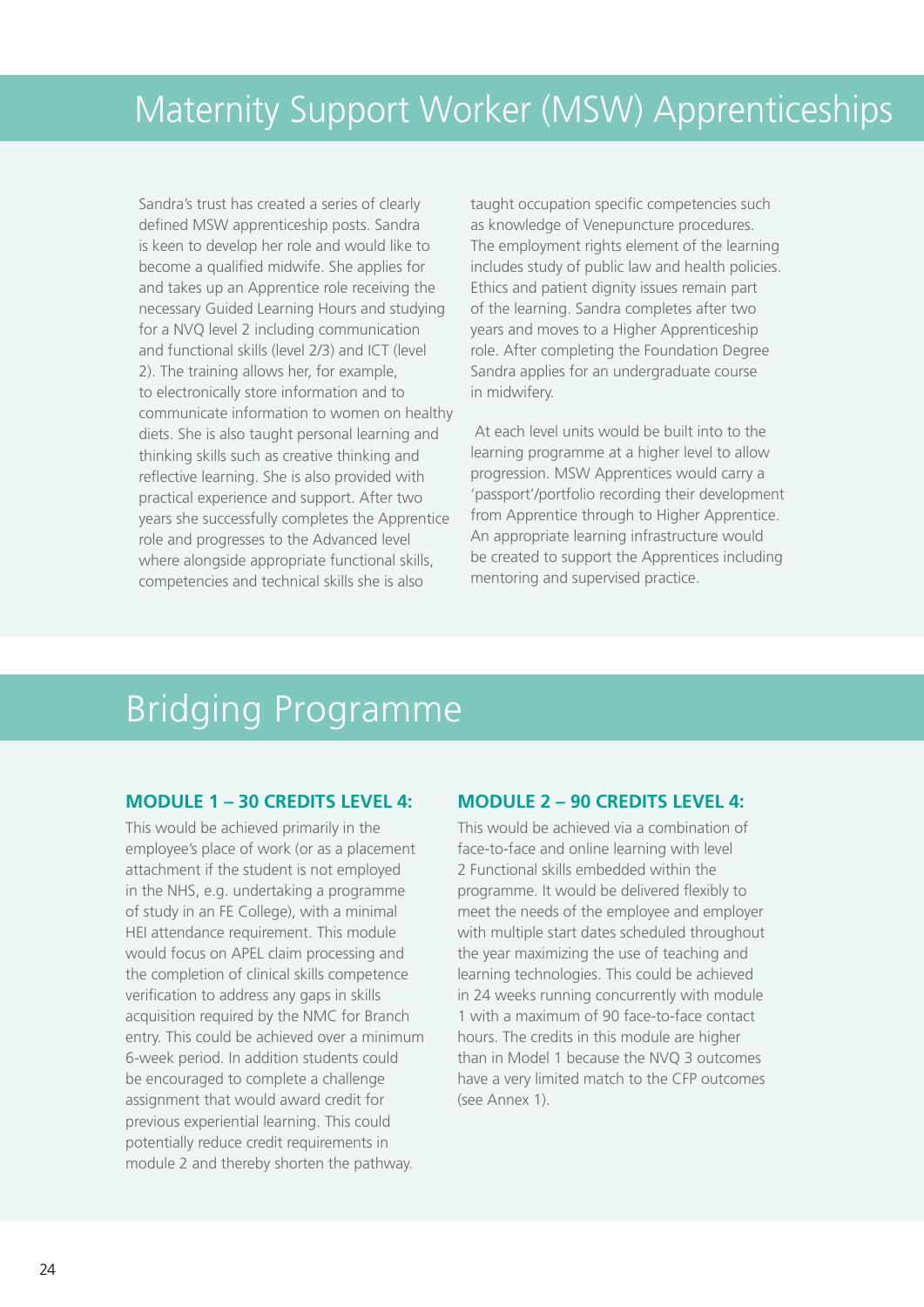# 4 Conclusion

 the four educational models described in this document and summarised in *Diagram 1* draw together and build on existing pathways for NHS support staff. This approach recognises the progress the nHs has made in investing in the development of staff in *Agenda for Change* bands 1-4. It also ensures continuity of standards and limits additional costs and other burdens on employers. Building on the current system will minimise new money costs – whether direct (course fees) or indirect (time release). The bridging elements are, however, new educational programmes, which it will be necessary for some staff to progress through before entering the programme. The cost these represent will be off set against the savings from employees being able to enter the second year of the pre-registration degree course.

## **WiDening participation in nursing**

| <b>Benefits</b>                                                                                                      | <b>Issues</b>                                                                                                                                            |
|----------------------------------------------------------------------------------------------------------------------|----------------------------------------------------------------------------------------------------------------------------------------------------------|
| Minimises new money costs by building on<br>current approaches                                                       | Need to develop and commission<br><b>Bridging Programmes</b>                                                                                             |
| Allows progression to year two of nursing<br>pre-registration degree courses for suitably<br>qualified staff         | Potential need to commission further<br><b>Foundation Degrees</b>                                                                                        |
| Models support a stable workforce                                                                                    | HEIs required to review current<br><b>Foundation Degrees and amend existing</b><br>degrees, where appropriate, to map<br>more closely with NMC standards |
| Addresses future labour and skills shortages<br>through Grow Your Own strategies                                     | Workforce planning processes need to<br>incorporate the implications of the models                                                                       |
| Builds the skills and competencies of nursing<br>support staff at all levels                                         | Models require to be supported by the<br>appropriate learning infrastructures and<br>environments                                                        |
| Supports the development of new roles<br>including at band 4                                                         | New Higher Apprenticeship role to<br>be created                                                                                                          |
| Provides clear and supported progression<br>routes for nursing support staff                                         |                                                                                                                                                          |
| Addresses equality and diversity issues<br>including ensuring local workforces reflect the<br>communities they serve |                                                                                                                                                          |
| Improves organisational productivity                                                                                 |                                                                                                                                                          |
| Supports NHS quality and productivity challenge                                                                      |                                                                                                                                                          |
|                                                                                                                      |                                                                                                                                                          |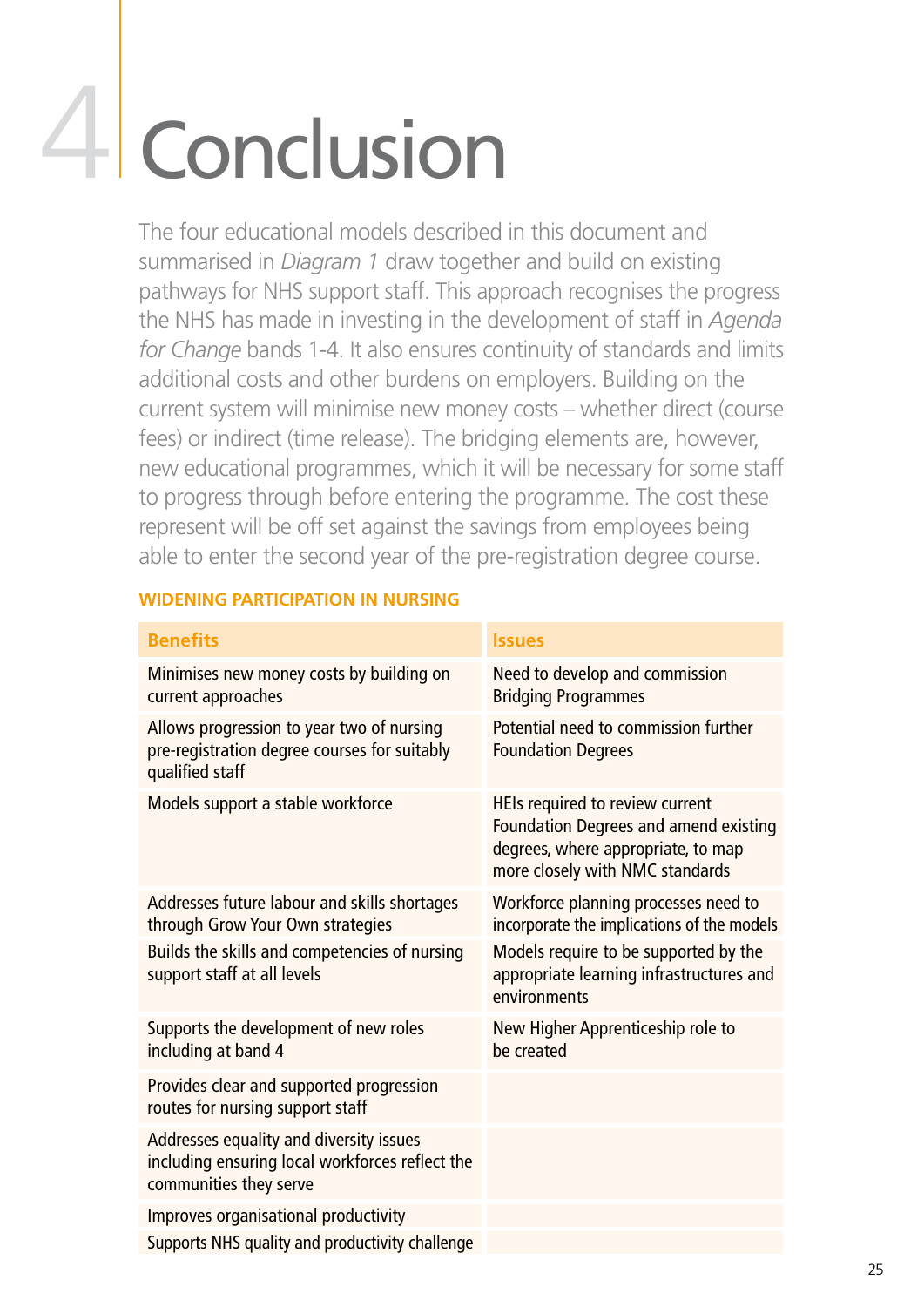

The models will allow the NHS to address future labour shortages, develop a more balanced and representative workforce profile and support the building of skills for NHS support staff to deliver high quality and safe health and social care. They will also allow the creation of clear, standardised and supported career development pathways that are transferable between employers and which provide employees with professional development opportunities, which will support the provision of safe high quality care to patients. However, it is recognised that there will be challenges to implementing such significant change and to providing effective clinical placements and mentor support.

The models together present a flexible framework that will allow local employers to map their current developmental pathways to ensure they are able to maximise the potential of their whole workforce through effective workforce planning. Failure to widen access into nursing programmes will create recruitment costs for the NHS in response to increase demand for newly qualified nurses as retirement numbers grow and international nursing skill shortages affect supply.

 Around one in five student nurses may leave their courses before completion. This represents a substantial direct cost to the nHs but also the loss of potential employees. staff entering nursing degree programmes from nHs support roles have substantially lower attrition rates than direct entry students. such students are more confident on placement than other student nurses. This is because they have experience of the reality of nursing, have already developed a range of practical skills, have experience of health care work including shift work, unsociable hours and unpleasant tasks. They also have an understanding of the context and culture of clinical practice.

The models provide other, less immediately costable benefits. Investing in and building the skills of band 1-4 staff will provide a more productive and flexible workforce allowing local employers to review their skill mix particularly as Assistant/Associate Practitioner roles grow to complement professional staff. Ensuring the NHS workforce reflects the communities it serves will help provide more credible care as well as providing wider social benefits.

The approaches set out in this document require the service to address a number of issues including the need for workforce planning that allows appropriate developmental opportunities to be created. while Foundation Degrees are provided by a growing number of HeIs, further programmes may need to be commissioned to ensure sufficient support for the development of band 4 posts and also progression into pre-registration undergraduate nursing degrees.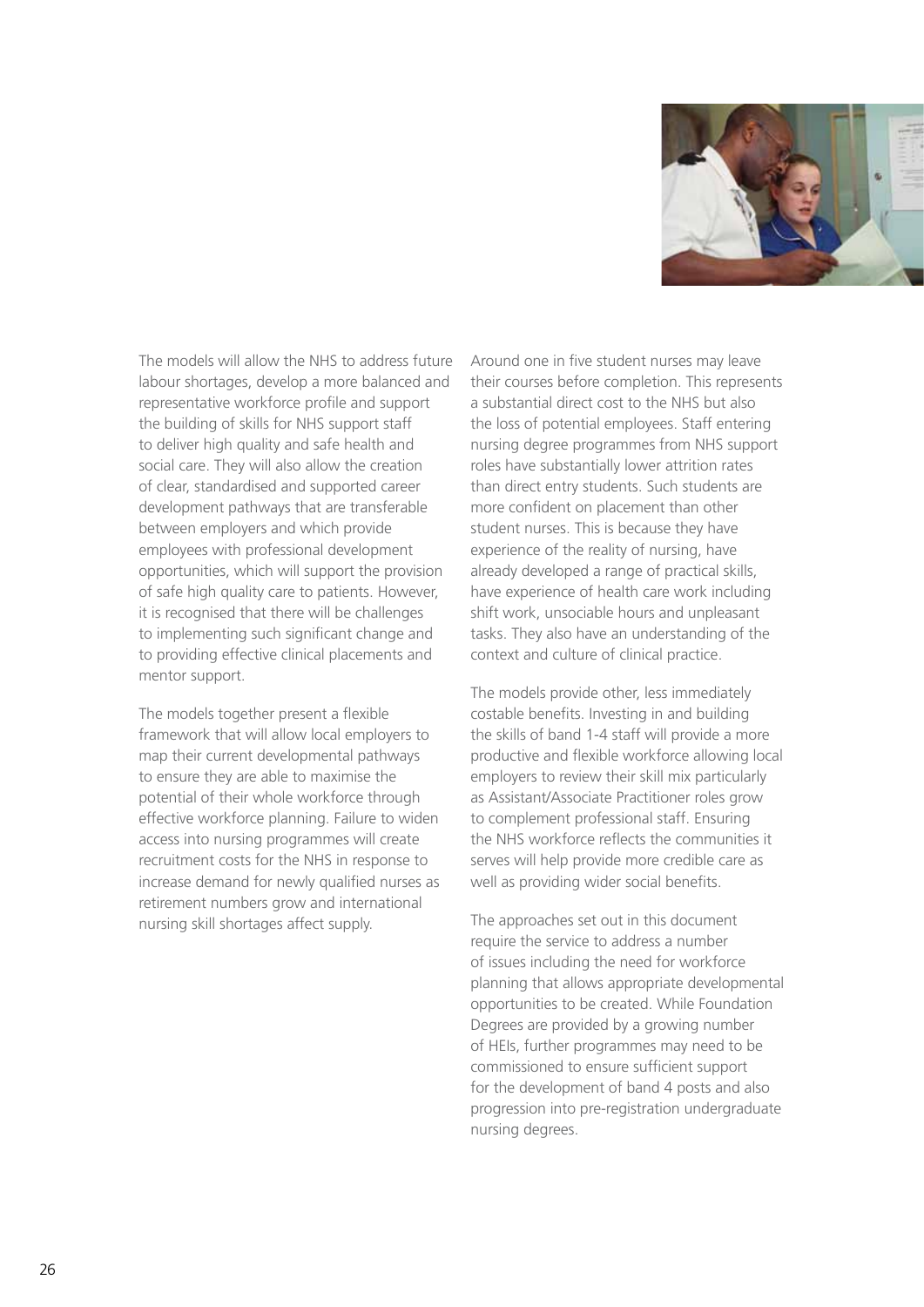# Diagram 1

## **WiDening participation pathWays in nursing**

the diagram below summarises the education pathways proposed in this document as they might apply to the nursing support staff workforce.

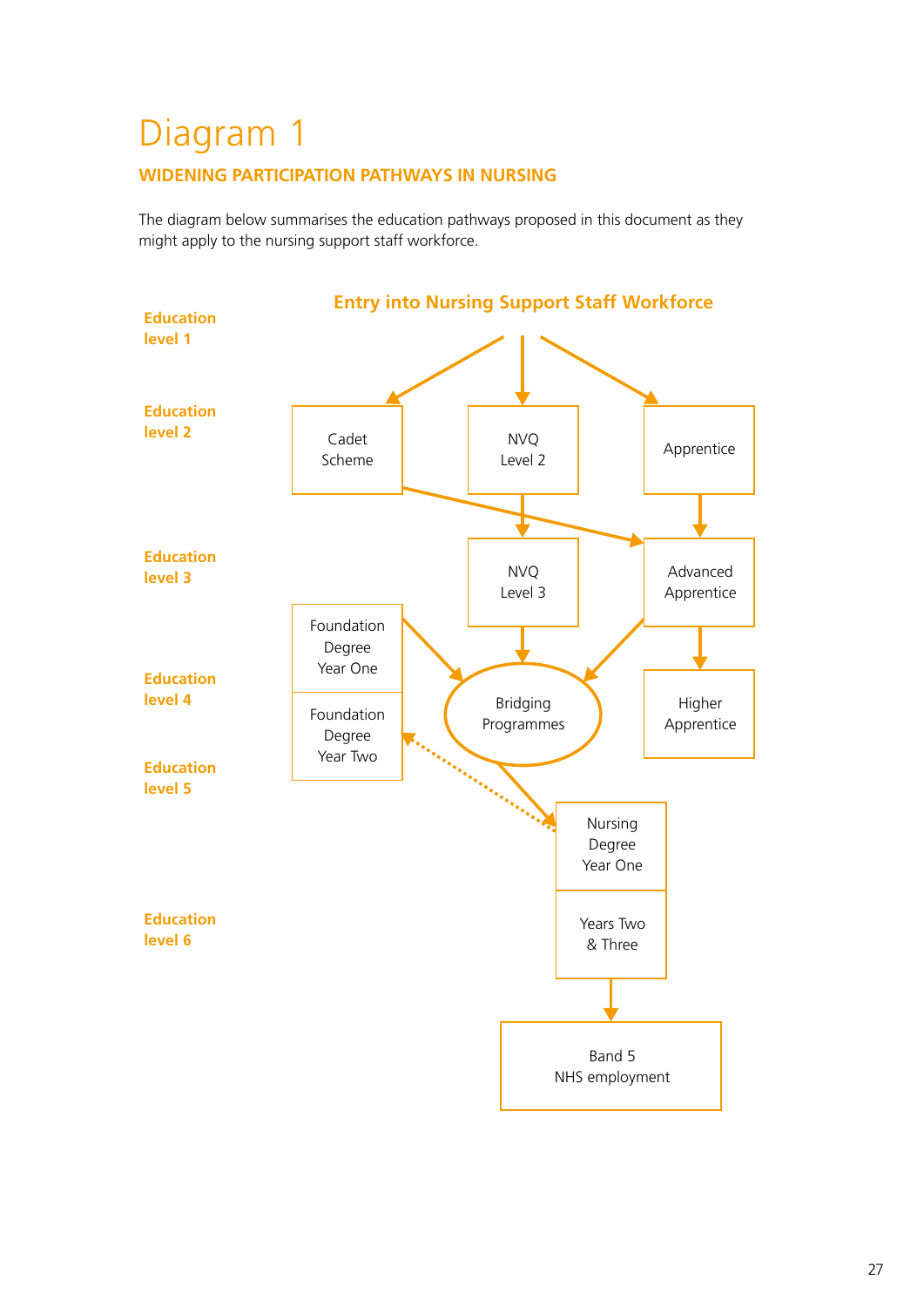## Annex 1

## **qualification anD creDit frameWork**

 credits are the means by which formal accredited learning achievement can be recognised. They also show that a learning programme has been assessed according to set and consistent criteria and quality assured. credits from a variety of programmes can be accumulated and transferred

 By the end of 2010 all vocational qualifications in England, Wales and Northern Ireland will comply with the regulatory requirements set out in a new framework – the Qualification and Credit Framework (QCF). The Regulatory Body responsible for regulating vocational qualifications is ofqual.

Each unit and qualification within the framework will have a credit value with one credit equating to 10 hours learning. credits will be ranged from entry level to level 8. There are three sizes of qualifications:

- Award  $= 1-12$  credits;
- Certificate = 13 36 credits;
- Diploma = 37 credits+.

 Qualifications are listed in the QcF with `rules of combination` that allow for flexibility but also guarantee a level of knowledge and skills development. The new QCF system enables the recognition and accreditation of in- house training within a national qualification framework. Provision has been made in the QCF for qualifications that use the term `NVQ` in their title. The requirements will ensure that qualifications using this terminology are titled consistently and appropriately.



## **for more aBout the qcf please see: information**

 Qualifications and curriculum Development Agency

#### www.qcda.gov.uk/8150.aspx

 office of Qualifications and Examinations Regulator

www.ofqual.gov.uk

National Open College Network www.nocn.org.uk/Homepage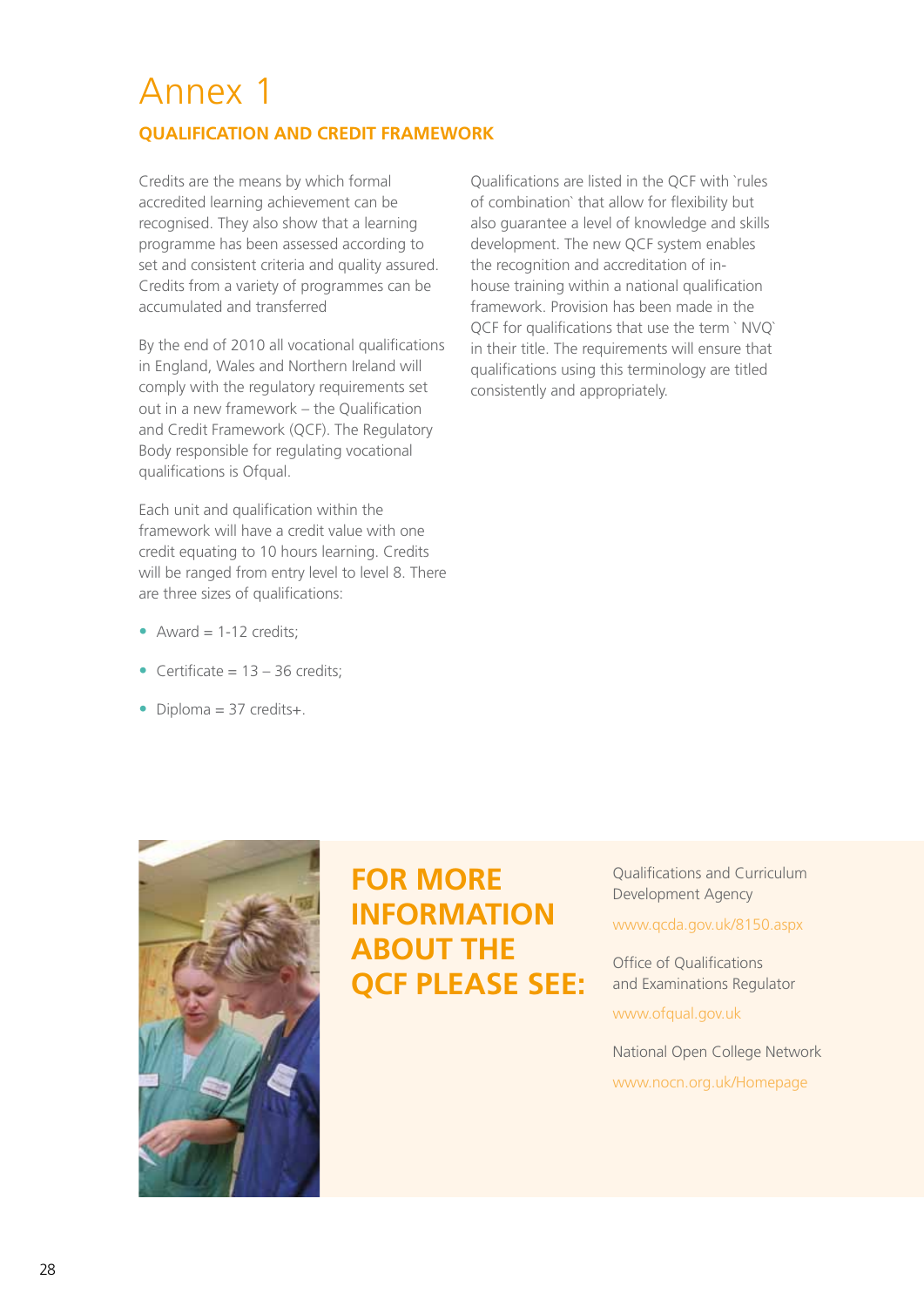## Annex 2

## **nmc competencies for year one nursing Degree mappeD to existing founDation Degree anD nvq 3**

this grid illustrates the common features shared between the common foundation programme for pre-registration nursing (along the top) the foundation degree (along the left) and the nVQ in health and social care (along the right)

## **common foundation programme for pre-registration nursing**

|                                                                                   | <b>Biology</b> | <b>Applied</b><br>biology | Individual &<br>society | Models &<br>frameworks | <b>Engaging</b><br>with<br>vulnerable<br>people | <b>Ethics &amp; law</b><br>for nursing | <b>Foundation</b><br>skills for<br>practice | <b>Study</b><br>skills |                                                      |
|-----------------------------------------------------------------------------------|----------------|---------------------------|-------------------------|------------------------|-------------------------------------------------|----------------------------------------|---------------------------------------------|------------------------|------------------------------------------------------|
| <b>Foundation Degree for</b><br><b>Assistant Practitioners</b><br>Yr 1 $(\Delta)$ |                |                           |                         |                        |                                                 |                                        |                                             |                        | NVQ 3 Health & Social Care<br>$(\sqrt{2})$           |
| Human anatomy &<br>physiology                                                     | $\Delta$       |                           |                         |                        |                                                 |                                        | $\sqrt{ }$                                  |                        | Effective communication for<br>individuals (M)       |
| <b>Clinical Skills</b>                                                            |                |                           |                         |                        |                                                 |                                        | Δ<br>$\sqrt{ }$                             |                        | Health, safety & security in<br>work environment (M) |
| <b>Social Context of Health</b><br>Care                                           |                |                           | Δ                       |                        |                                                 |                                        | $\sqrt{ }$                                  |                        | Reflect on and develop your<br>practice (M)          |
| Health & wellbeing                                                                |                |                           | Δ                       |                        |                                                 |                                        | $\sqrt{ }$                                  |                        | Choice, wellbeing &<br>protection of individuals (M) |
| <b>Admission transfer &amp;</b><br>discharge                                      |                |                           |                         |                        |                                                 |                                        | Δ<br>$\sqrt{ }$                             |                        | Skin breakdown & risk<br>assessment (O)              |
| Learning for effective<br>delivery                                                |                |                           |                         |                        |                                                 |                                        | Δ                                           |                        | Move & position individuals<br>(0)                   |
| <b>Study Skills</b>                                                               |                |                           |                         |                        |                                                 |                                        | $\sqrt{ }$                                  | Δ                      | Undertake physiological<br>measurements (O)          |
|                                                                                   |                |                           |                         |                        |                                                 |                                        | $\sqrt{ }$                                  |                        | Special communication<br>needs (O)                   |

M = Mandatory unit O = Optional unit √ and ∆ indicate where there is a match between CFP outcomes (shown by a  $\Delta$ ) and specific unit outcomes of NVQ 3 and Foundation degree year 1 (shown by a  $\sqrt{}$ ).